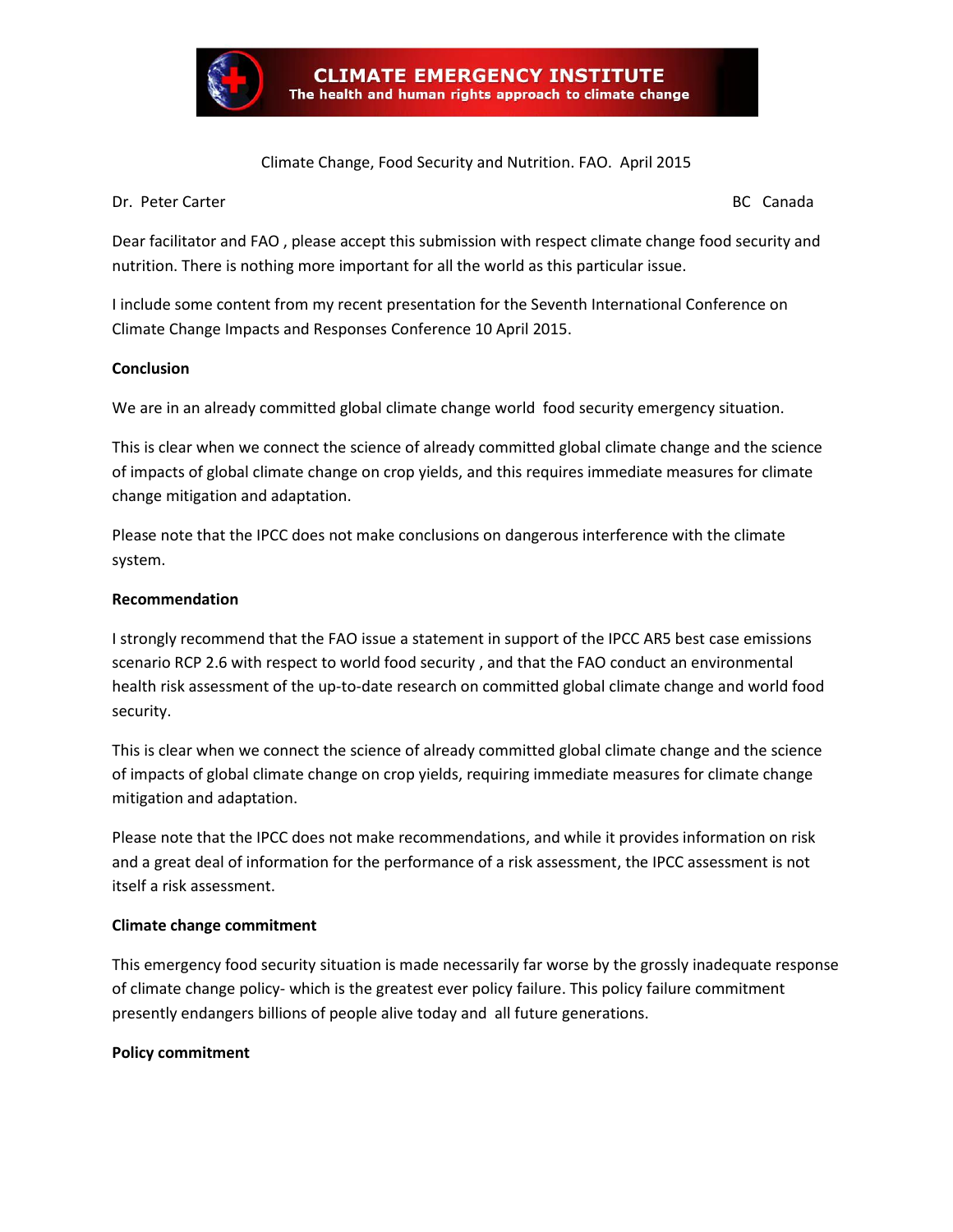The most up-to-date calculation of the combined national United Nations pledges on emissions is from Climate Action Tracker (approved by climate change experts).

'Limiting warming to the globally agreed goal of holding warming below a 2°C increase above preindustrial in the 21st century means that the emissions of greenhouse gases need to be reduced rapidly in the coming years and decades. The unconditional pledges or promises that governments have made, as of early 2015, would limit warming to 2.9 to 3.1°C above pre-industrial levels'. (Climate Action Tracker 2014)

This policy commitment, however, is considerably higher than 3°C because this is only a realized warming by 2100. The full committed equilibrium warming long after 2100 will be another 75% (IPCC AR5 "For the RCP4.5 and RCP6.0 extension scenarios with early stabilization, it is about 75% at the time of forcing stabilization" (IPCC 2013, WG1, Ch 12 , p. 1103), making the full equilibrium commitment 5°C or more.



Figure 3: Climate Change Commitment by Climate Change Policy Source: Adapted from Climate Action Tracker

There is not the slightest indication that the December 2015 United Nations Paris Conference of the Parties (COP21) will change this situation.

## **Climate system science commitment**

Today's global surface temperature increase of 0.8°C is already absolutely committed (or locked in) to increase to 1.5°C by 2030-2040, according to the IPCC AR5, "The era of committed global climate change 1.5°C 2030 to 2040," (IPCC 2014, WG2 Figure 11.6). Most significantly this particular IPCC AR5 reference is linked to a great resulting increase in under-nutrition.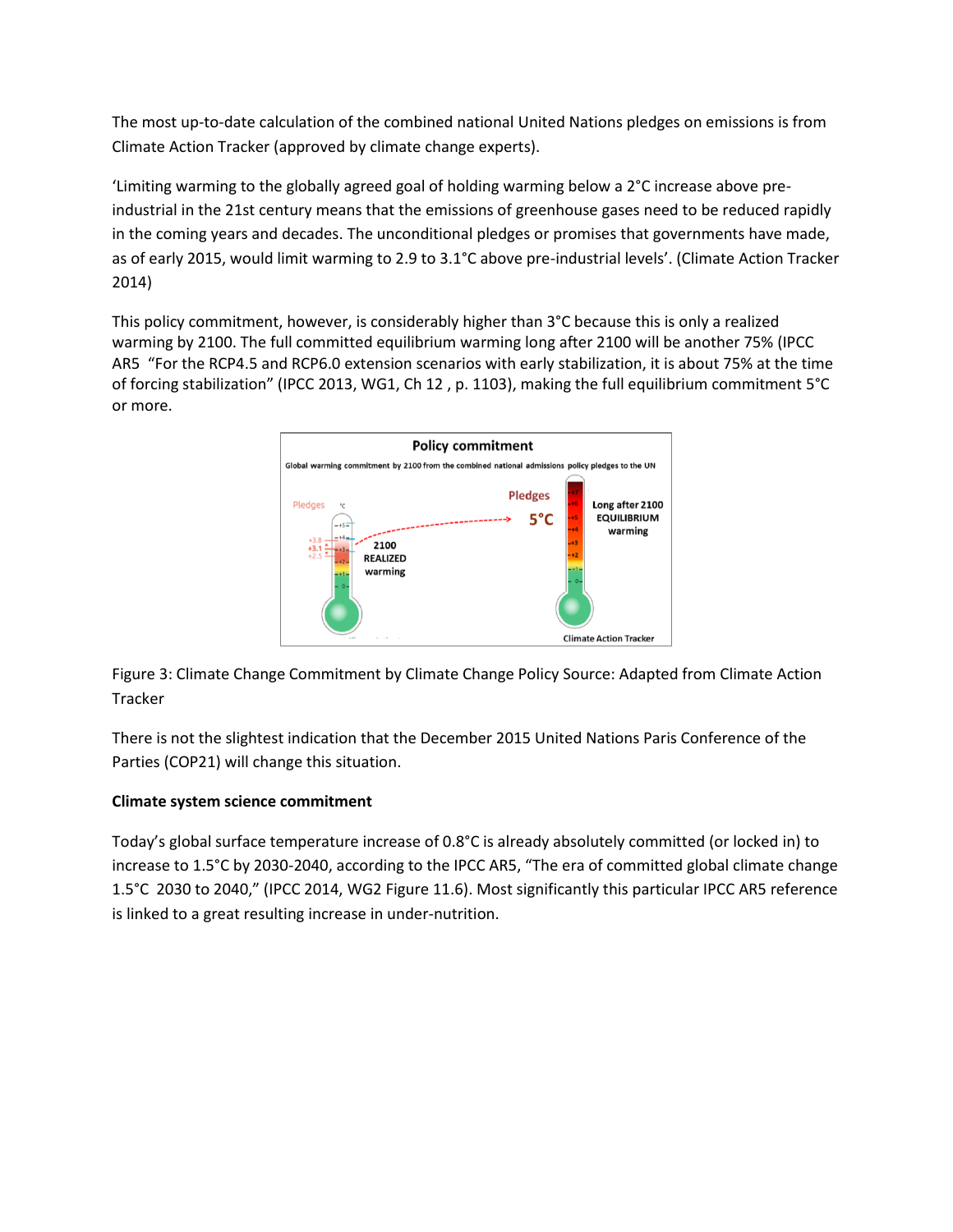

Certainly without a rapid emergency world emissions response, our longer term commitment due to the present extremely high concentrations of atmospheric greenhouse gases, according to the IPCC AR5, is 2° C. (IPCC, AR5, WG 1, 12. 5. 2 ).

The most damaging single category of climate change impacts to both human population health and crops is *Extreme weather events*. In most of the world where food production is labour intensive, human health impacts of climate change and the crop yield impacts combine to reduce crop productivity even more.

### **Today**

We are already experiencing climate change on food security, including some episodic regional disastrous impacts on food productivity -and we are committed to a much higher degree of global climate change than we already have today causing these impacts. Such disastrous climate changedriven impacts, such as extreme weather events, which are already occurring on all continents, are committed to greatly increase.

'Impacts from recent climate-related extremes, such as heat waves, droughts, floods, cyclones, and wildfires, reveal significant vulnerability and exposure of some ecosystems and many human systems to current climate variability (very high confidence). Impacts of such climate-related extremes include, …disruption of food production and water supply …' (The Fifth Assessment Report of the Intergovernmental Panel on Climate Change, 2014, , Climate Synthesis Report , Longer report, p. 16)

The IPCC (2013-2014) AR5 changed everything that has been reported before on food security. While it has for long been known that the tropical regions would be the most vulnerable to the impacts of climate change on their crop yields (with very small degrees of climate change causing declining crop yields), previous assessments assumed that the temperate northern hemisphere, at least by 2100, was not vulnerable and might even gain by some crop yield increase. Recent research has found that this is not, and is not going to be, the case. Climate change is already having negative effects on most, if not all. major food-producing regions.

'Assessment of many studies covering a wide range of regions and crops shows that negative impacts of climate change on crop yields have been more common than positive impacts (high confidence). The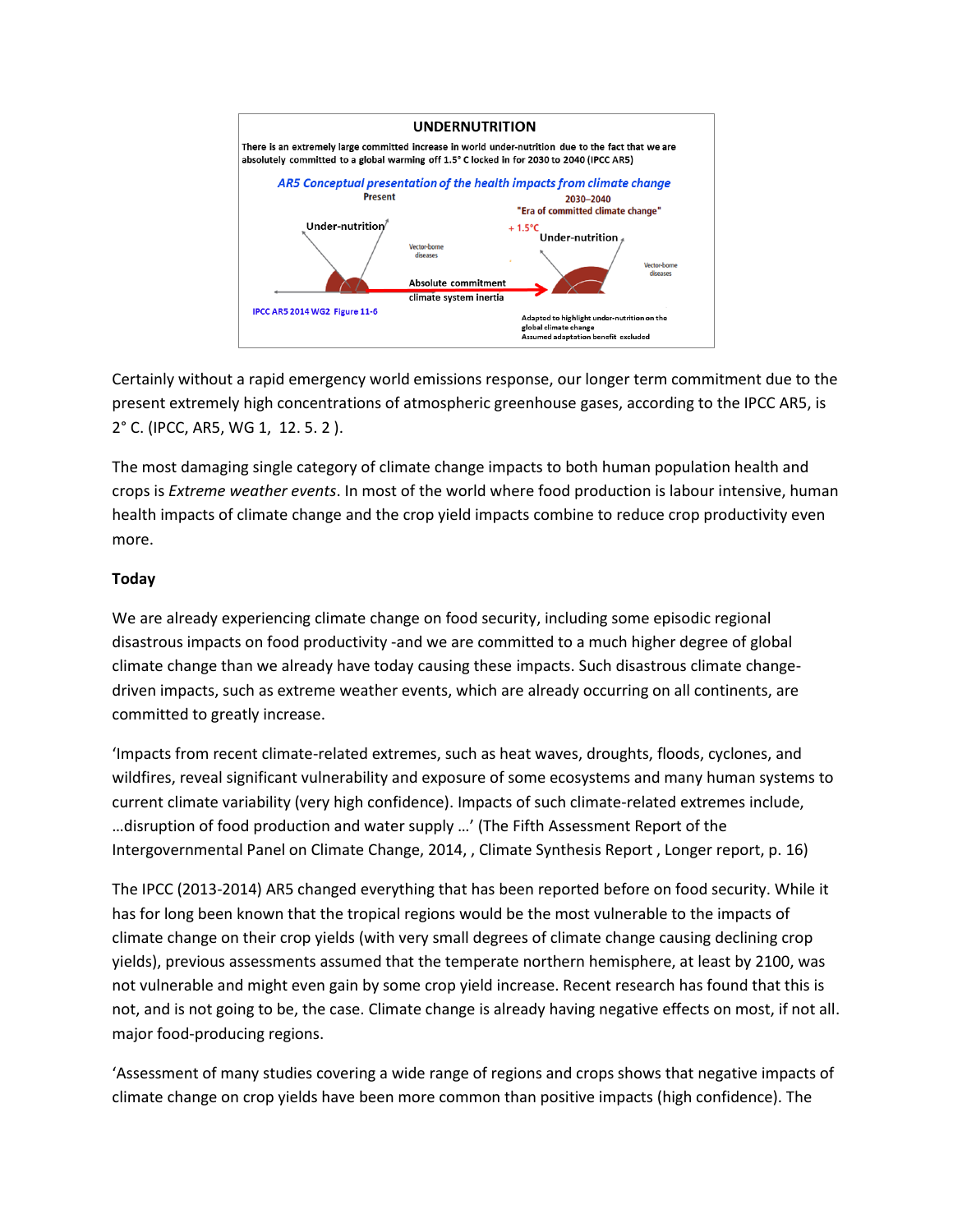smaller number of studies showing positive impacts relate mainly to high-latitude regions, though it is not yet clear whether the balance of impacts has been negative or positive in these regions.' (The Fifth Assessment Report of the Intergovernmental Panel on Climate Change, 2014, Working Group 2, Impacts Adaptation and Vulnerability, Chapter 11, Figure 11.6)



.

It is therefore not surprising that the IPCC Working Group 2 scientists projected that all major crops in all major food-producing regions would be affected negatively above a local and global (they are the same at 1.0°C from 1850) temperature increase of 1°C. **'Without adaptation, local temperature increases in excess of about 1oC above pre-industrial is projected tohave negative effects on yields for the major crops (wheat, rice and maize) in both tropical and temperate regions** With or without adaptation, negative impacts on average yields become *likely* from the 2030s with median yield impacts of 0 to -2% per decade projected for the rest of the century , and after 2050 the risk of more severe impacts increases. These impacts will occur in the context of rising crop demand, which is projected to increase by about 14% per decade until 2050. (IPCC, AR5, Working Group 2, Final draft, p. 3).

| <b>FINAL DRAFT</b><br><b>IPCC WGII AR5 Chapter 7</b>                                                                                                                                                                                                                                                                                                                                                                                                                                                                                                                                                                                                                                                                                                                                                                     |
|--------------------------------------------------------------------------------------------------------------------------------------------------------------------------------------------------------------------------------------------------------------------------------------------------------------------------------------------------------------------------------------------------------------------------------------------------------------------------------------------------------------------------------------------------------------------------------------------------------------------------------------------------------------------------------------------------------------------------------------------------------------------------------------------------------------------------|
| Do Not Cite, Quote, or Distribute Prior to Public Release on 31 March 2014                                                                                                                                                                                                                                                                                                                                                                                                                                                                                                                                                                                                                                                                                                                                               |
| Changes in climate and CO, concentration will enhance the distribution and increase the competiveness of<br>agronomically important and invasive weeds (medium confidence). Rising CO, may reduce the effectiveness of<br>some herbicides (low confidence). The effects of climate change on disease pressure on food crops is uncertain, with<br>evidence pointing to changed geographical ranges of pests and diseases but less certain changes in disease intensity<br>$(low confidence)$ . [7.3.2.3]                                                                                                                                                                                                                                                                                                                 |
| All aspects of food security are potentially affected by climate change, including food access, utilization, and<br>price stability (high confidence). [7.3.3.1, Table 7-1] There remains limited quantitative understanding of how<br>non-production elements of food security will be affected, and of the adaptation possibilities in these domains.<br>Nutritional quality of food and fodder, including protein and micronutrients, is negatively affected by elevated CO <sub>2</sub> ,<br>but these effects may be counteracted by effects of other aspects of climate change (medium confidence). [7.3.2.5]<br>Climate change will increase progressively the inter-annual variability of crop yields in many regions (medium<br>confidence). [Figure 7-6]                                                       |
| Without adaptation, local temperature increases in excess of about 1°C above pre-industrial is projected to<br>have negative effects on vields for the major crops (wheat, rice and maize) in both tropical and temperate<br>regions, although individual locations may benefit (medium confidence). [7.4, Figures 7-4,7-5,7-7] With or<br>without adaptation, negative impacts on average yields become likely from the 2030s [Figure 7-5] with median yield<br>impacts of 0 to -2% per decade projected for the rest of the century [Figure 7-7], and after 2050 the risk of more<br>severe impacts increases (medium confidence). [Figure 7-5] These impacts will occur in the context of rising crop<br>demand, which is projected to increase by about 14% per decade until 2050. [Figure 7-7] Regional chapters 22 |

This is shown in the IPCC WG2 2014 graphs from crop projection, which have been simplified for risk by not showing the assumed benefits of adaptation and model results that project above the mean crop yield change.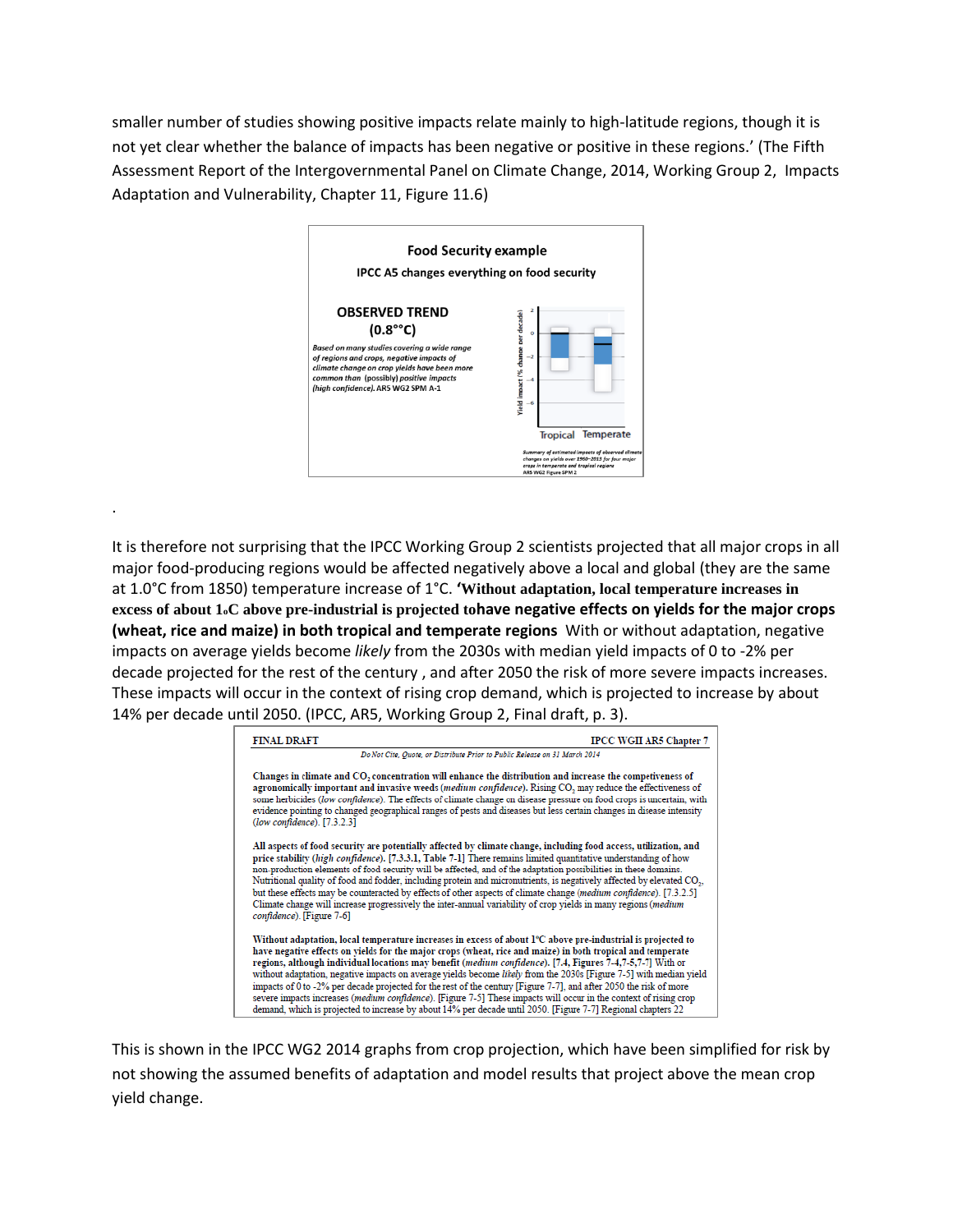For food security and environmental health risk from climate change the mean of a wide range of results such as the crop model projections is not valid- worst-case scenarios must be used. Assuming adaptation benefit is invalid, especially in this case when the world climate is now in an unprecedented no-analog state, and the crop models do not capture a number of very adverse effects.



# Percentage simulated yield change

Figure 2: Percentage Simulated Yield Change Source: Adapted from IPCC (2014a), Chapter 7, Figure 7.4

For food security and risk it is essential to bear in mind that the IPCC AR5 crop models still do capture a number of large adverse effects. These projections will certainly not be over-estimates with regard to crop yield declines. It would be assumed for risk, that they will increasingly be under-estimates, as global warming, climate change, tropospheric ozone concentration and extreme weather events increase.

'More difficult to quantify with models is the impact of very extreme events on cropping systems, since by definition these occur very rarely and models cannot be adequately calibrated and tested' (IPCC AR5 WG2 TS 7.2.1.1. p. 6). 'The robustness of crop model results depends on data quality, model skill prediction and model complexity. Modelling and experiments are each subject to their own uncertainties. Measurement uncertainty is a feature of field and controlled environment experiments. For example, interactions between CO2 fertilisation, temperature, soil nutrients, ozone, pests and weeds is not well understood and therefore most crop models do not include all these effects' (IPCC AR5 WG2 TS p.11). 'The rarity of long-term studies of plant diseases and pests is a problem for the evaluation of climate change effects'. (IPCC AR5 WG2 TS p.15).